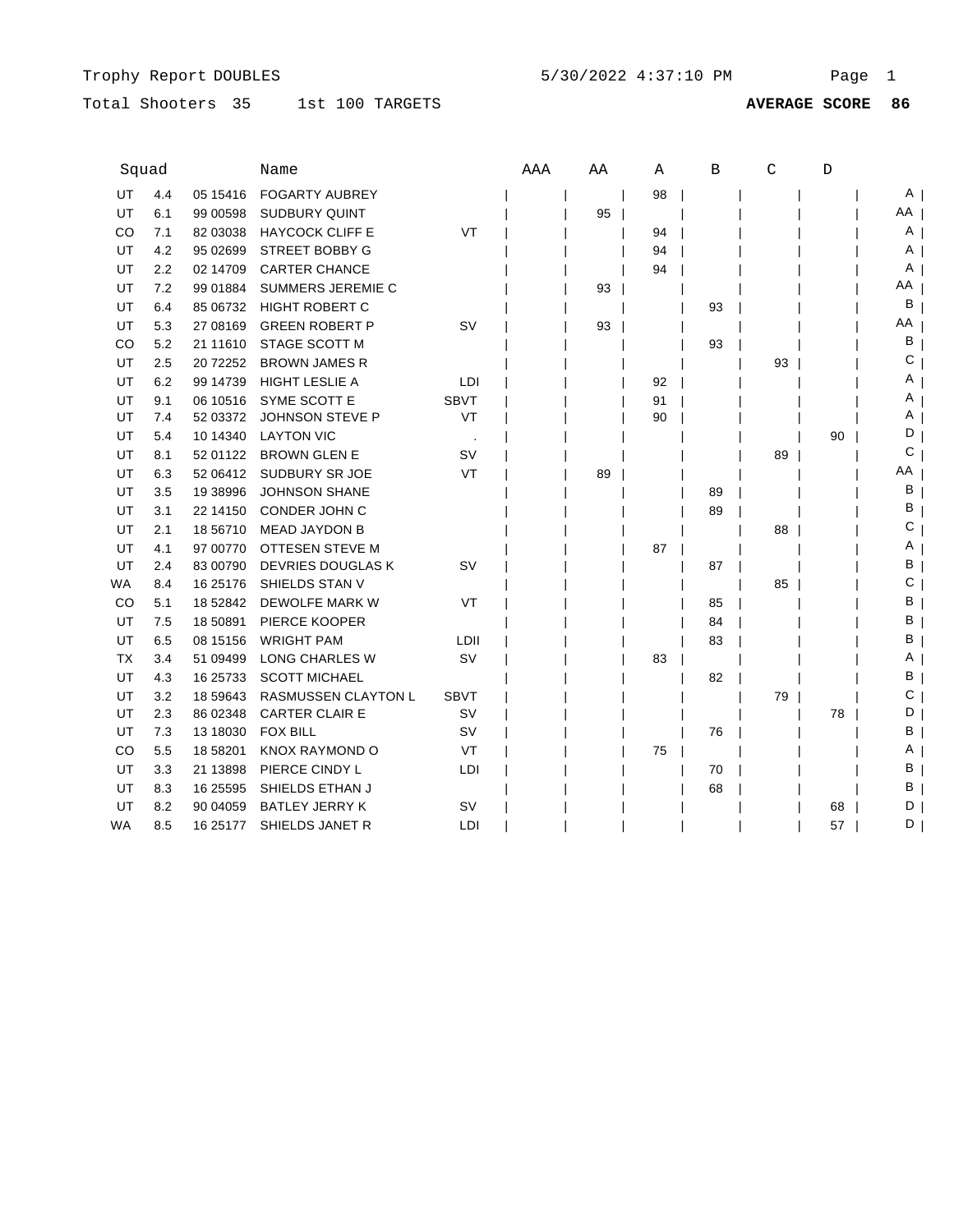## Trophy Report HANDICAP 5/30/2022 4:37:20 PM Page 1

| 1st 100 TARGETS<br>Total Shooters 32 |  |  |  |  |  |  |
|--------------------------------------|--|--|--|--|--|--|
|--------------------------------------|--|--|--|--|--|--|

|           |     |            |                        |             |  | 26. | 23.  | 19.  |                 |  |
|-----------|-----|------------|------------------------|-------------|--|-----|------|------|-----------------|--|
| Squad     |     |            | Name                   |             |  | 27. | 25.5 | 22.5 |                 |  |
| UT        | 9.2 | 18 56710   | MEAD JAYDON B          |             |  |     |      | 96   | 21.5            |  |
| UT        | 9.1 | 22 14 15 0 | CONDER JOHN C          |             |  |     |      | 95   | 20              |  |
| UT        | 6.3 | 52 06412   | SUDBURY SR JOE         | VT          |  | 95  |      |      | 26              |  |
| UT        | 6.2 | 99 14739   | <b>HIGHT LESLIE A</b>  | LDI         |  |     | 95   |      | 25              |  |
| UT        | 4.1 | 97 00770   | <b>OTTESEN STEVE M</b> |             |  | 94  |      |      | 26.5            |  |
| UT        | 2.5 | 99 01884   | SUMMERS JEREMIE C      |             |  | 93  |      |      | 27              |  |
| CO        | 2.4 | 18 58201   | KNOX RAYMOND O         | VT          |  | 91  |      |      | 26              |  |
| UT        | 2.1 | 06 10516   | SYME SCOTT E           | <b>SBVT</b> |  | 91  |      |      | 27              |  |
| CO        | 5.2 | 21 11 610  | STAGE SCOTT M          |             |  |     | 90   |      | 23              |  |
| UT        | 4.4 | 05 15416   | <b>FOGARTY AUBREY</b>  |             |  | 90  |      |      | 27              |  |
| UT        | 1.5 | 20 72 25 2 | <b>BROWN JAMES R</b>   |             |  |     |      | 90   | 20              |  |
| UT        | 6.1 | 99 00598   | <b>SUDBURY QUINT</b>   |             |  | 89  |      |      | 27              |  |
| UT        | 3.2 | 18 59 643  | RASMUSSEN CLAYTON L    | <b>SBVT</b> |  |     |      | 89   | 19              |  |
| UT        | 2.2 | 02 14709   | <b>CARTER CHANCE</b>   |             |  | 89  |      |      | 27              |  |
| UT        | 1.4 | 83 00790   | DEVRIES DOUGLAS K      | <b>SV</b>   |  |     |      | 89   | 22.5            |  |
| <b>NV</b> | 8.3 | 52 04 261  | MARCHESI GEORGE M      | SV          |  | 88  |      |      | 26.5            |  |
| UT        | 1.2 | 19 38 996  | <b>JOHNSON SHANE</b>   |             |  |     |      | 88   | 22.5            |  |
| UT        | 6.5 | 08 15156   | <b>WRIGHT PAM</b>      | LDII        |  | 87  |      |      | 26.5            |  |
| UT        | 4.3 | 16 25733   | <b>SCOTT MICHAEL</b>   |             |  | 87  |      |      | 26.5            |  |
| UT        | 4.2 | 95 02699   | <b>STREET BOBBY G</b>  |             |  | 86  |      |      | 27              |  |
| CO        | 5.1 | 18 52842   | DEWOLFE MARK W         | VT          |  |     |      | 85   | 22              |  |
| UT        | 4.5 | 27 08 169  | <b>GREEN ROBERT P</b>  | <b>SV</b>   |  | 84  |      |      | 27              |  |
| UT        | 3.4 | 16 25595   | SHIELDS ETHAN J        |             |  |     |      | 83   | 20 <sub>2</sub> |  |
| UT        | 6.4 | 85 06732   | HIGHT ROBERT C         |             |  |     | 82   |      | 25              |  |
| UT        | 9.3 | 22 12763   | <b>SUMMERS CACHE</b>   | SJ          |  |     |      | 81   | 20              |  |
| WA        | 5.5 | 16 25 176  | SHIELDS STAN V         |             |  |     |      | 77   | 22.5            |  |
| UT        | 3.3 | 21 13898   | PIERCE CINDY L         | LDI         |  |     |      | 76   | 19              |  |
| UT        | 8.2 | 90 04 059  | <b>BATLEY JERRY K</b>  | <b>SV</b>   |  |     | 75   |      | 25              |  |
| UT        | 8.1 | 52 01122   | <b>BROWN GLEN E</b>    | <b>SV</b>   |  | 75  |      |      | 27              |  |
| WA        | 3.5 | 16 25 177  | SHIELDS JANET R        | LDI         |  |     |      | 71   | 19              |  |
| UT        | 1.3 | 86 02348   | CARTER CLAIR E         | <b>SV</b>   |  |     | 71   |      | 23.5            |  |
| TX        | 2.3 | 51 09499   | LONG CHARLES W         | <b>SV</b>   |  |     | 41   |      | 25.5            |  |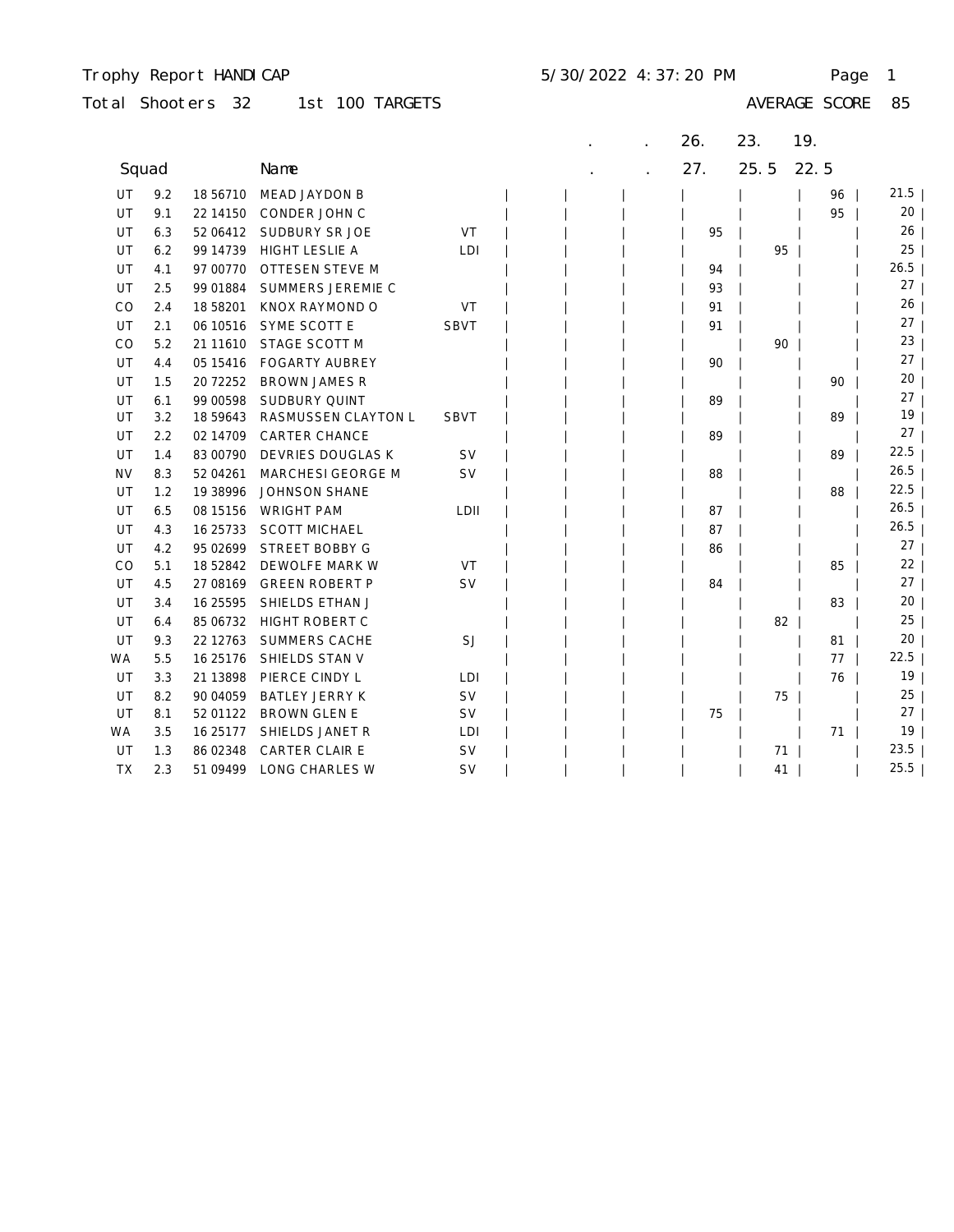### Trophy Report SINGLES Page 1 5/30/2022 4:37:31 PM

Total Shooters 33 1st 100 TARGETS

AVERAGE SCORE 95

| Squad     |     |            | Name                     |             | <b>AAA</b> | AA  | A  | B   | $\mathcal{C}$ | D  |    |
|-----------|-----|------------|--------------------------|-------------|------------|-----|----|-----|---------------|----|----|
| UT        | 6.1 | 99 00598   | <b>SUDBURY QUINT</b>     |             |            | 100 |    |     |               |    | AA |
| UT        | 4.3 | 16 25 7 33 | <b>SCOTT MICHAEL</b>     |             |            |     |    | 100 |               |    | B  |
| UT        | 4.2 | 95 02699   | <b>STREET BOBBY G</b>    |             |            | 100 |    |     |               |    | AA |
| UT        | 7.5 | 18 50891   | PIERCE KOOPER            |             |            |     |    | 99  |               |    | Β  |
| UT        | 4.4 | 05 15416   | <b>FOGARTY AUBREY</b>    |             |            |     | 99 |     |               |    | Α  |
| UT        | 4.1 | 97 00770   | <b>OTTESEN STEVE M</b>   |             |            | 99  |    |     |               |    | AA |
| CO        | 3.2 | 18 58201   | KNOX RAYMOND O           | VT          |            |     | 99 |     |               |    | Α  |
| UT        | 3.1 | 22 14 15 0 | <b>CONDER JOHN C</b>     |             |            |     |    | 99  |               |    | В  |
| UT        | 6.3 | 52 06412   | SUDBURY SR JOE           | VT          |            | 98  |    |     |               |    | AA |
| CO        | 5.1 | 18 52842   | DEWOLFE MARK W           | VT          |            |     |    | 98  |               |    | Β  |
| UT        | 2.5 | 20 72 25 2 | <b>BROWN JAMES R</b>     |             |            |     |    | 98  |               |    | Β  |
| WA        | 8.4 | 16 25 176  | SHIELDS STAN V           |             |            |     | 97 |     |               |    | Α  |
| UT        | 7.4 | 52 03372   | JOHNSON STEVE P          | VT          |            | 97  |    |     |               |    | ΑA |
| UT        | 6.2 | 99 14739   | <b>HIGHT LESLIE A</b>    | LDI         |            |     | 97 |     |               |    | Α  |
| UT        | 2.2 | 02 14709   | <b>CARTER CHANCE</b>     |             |            |     | 97 |     |               |    | Α  |
| UT        | 6.5 | 08 15 15 6 | <b>WRIGHT PAM</b>        | LDII        |            |     | 96 |     |               |    | Α  |
| UT        | 6.4 | 85 06732   | <b>HIGHT ROBERT C</b>    |             |            |     |    | 96  |               |    | Β  |
| UT        | 5.5 | 99 01884   | SUMMERS JEREMIE C        |             |            | 96  |    |     |               |    | AA |
| UT        | 4.5 | 27 08 169  | <b>GREEN ROBERT P</b>    | <b>SV</b>   |            | 96  |    |     |               |    | AA |
| UT        | 7.3 | 13 18030   | <b>FOX BILL</b>          | <b>SV</b>   |            |     |    | 95  |               |    | B  |
| UT        | 7.2 | 03 12639   | <b>HENRIE SCOTT A</b>    | VT          |            |     |    | 95  |               |    | В  |
| UT        | 8.1 | 52 01122   | <b>BROWN GLEN E</b>      | SV          |            |     | 94 |     |               |    | Α  |
| UT        | 7.1 | 18 56710   | <b>MEAD JAYDON B</b>     |             |            |     |    |     | 94            |    | С  |
| CO        | 5.2 | 21 11 610  | STAGE SCOTT M            |             |            |     |    | 94  |               |    | В  |
| UT        | 2.4 | 83 00790   | <b>DEVRIES DOUGLAS K</b> | SV          |            |     | 94 |     |               |    | Α  |
| <b>UT</b> | 5.3 | 22 12763   | <b>SUMMERS CACHE</b>     | SJ          |            |     |    |     |               | 93 | D  |
| UT        | 3.5 | 19 38 996  | <b>JOHNSON SHANE</b>     |             |            |     | 92 |     |               |    | A  |
| UT        | 3.4 | 18 59 643  | RASMUSSEN CLAYTON L      | <b>SBVT</b> |            |     |    |     |               | 92 | D  |
| UT        | 2.3 | 86 02348   | <b>CARTER CLAIR E</b>    | <b>SV</b>   |            |     |    |     |               | 90 | D  |
| UT        | 8.3 | 16 25595   | SHIELDS ETHAN J          |             |            |     |    | 89  |               |    | В  |
| UT        | 8.2 | 90 04 059  | <b>BATLEY JERRY K</b>    | <b>SV</b>   |            |     |    |     |               | 89 | D  |
| UT        | 3.3 | 21 13898   | PIERCE CINDY L           | LDI         |            |     |    |     |               | 85 | D  |
| <b>WA</b> | 8.5 | 16 25 177  | SHIELDS JANET R          | LDI         |            |     |    |     |               | 83 | D  |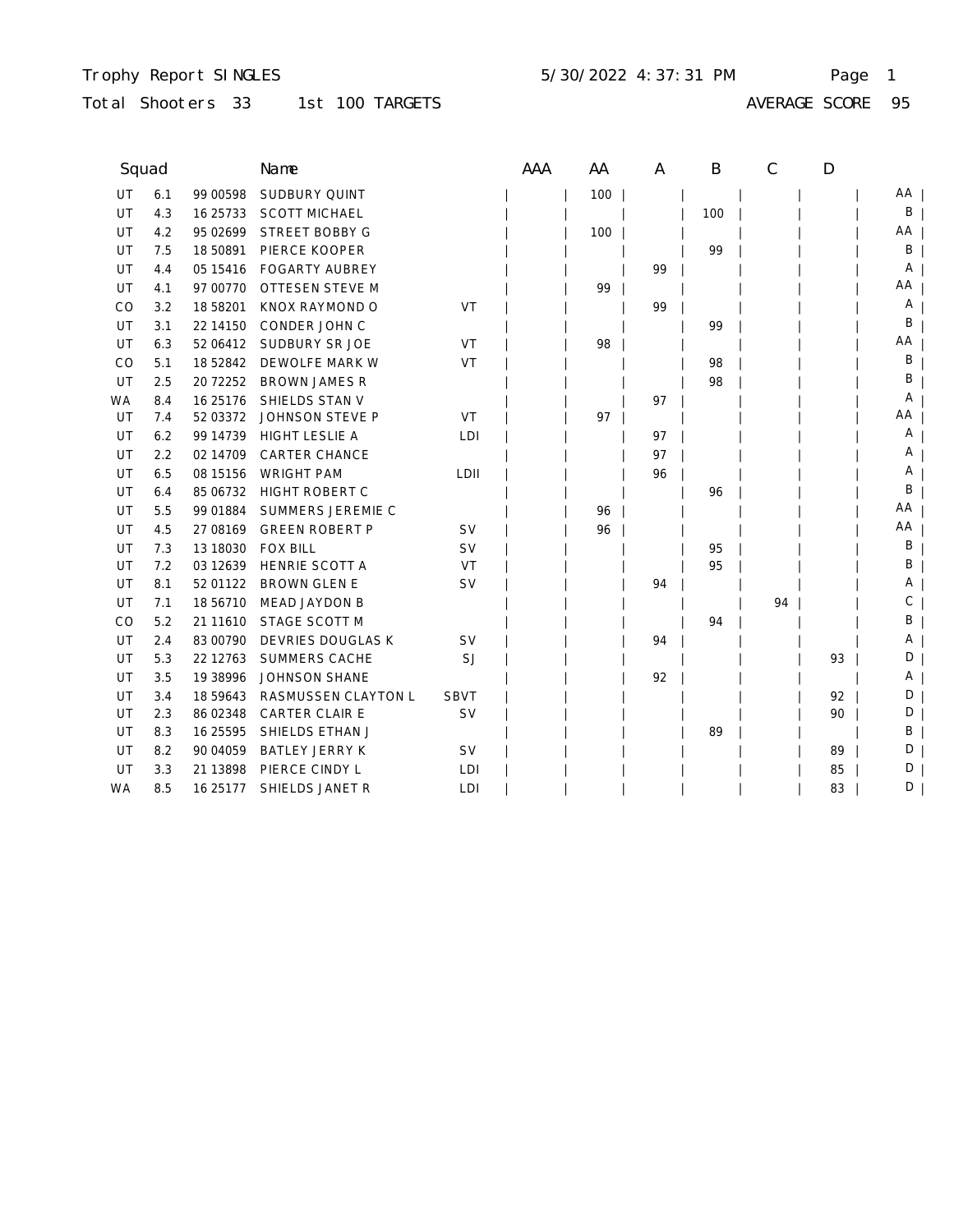## Trophy Report DOUBLES Page 1 5/30/2022 4:37:41 PM

Total Shooters 29 1st 100 TARGETS

AVERAGE SCORE 86

| Squad |     |            | Name                   |             | AAA | AA | A  | B  | C  | D  |    |
|-------|-----|------------|------------------------|-------------|-----|----|----|----|----|----|----|
| UT    | 7.4 | 52 03372   | JOHNSON STEVE P        | VT          |     |    | 96 |    |    |    | A  |
| UT    | 6.2 | 99 14739   | <b>HIGHT LESLIE A</b>  | LDI         |     |    | 95 |    |    |    | A  |
| UT    | 6.1 | 99 00598   | <b>SUDBURY QUINT</b>   |             |     | 95 |    |    |    |    | AA |
| UT    | 6.4 | 85 06732   | <b>HIGHT ROBERT C</b>  |             |     |    | 94 |    |    |    | Α  |
| UT    | 2.2 | 02 14709   | <b>CARTER CHANCE</b>   |             |     |    | 94 |    |    |    | A  |
| CO    | 5.2 | 21 11 610  | STAGE SCOTT M          |             |     |    | 93 |    |    |    | A  |
| UT    | 4.1 | 97 00770   | <b>OTTESEN STEVE M</b> |             |     |    | 93 |    |    |    | A  |
| CO    | 7.1 | 82 03038   | <b>HAYCOCK CLIFF E</b> | VT          |     |    | 92 |    |    |    | Α  |
| UT    | 4.4 | 17 71285   | <b>DESPAIN BRETT B</b> | <b>SBVT</b> |     | 91 |    |    |    |    | AA |
| UT    | 4.5 | 05 15416   | <b>FOGARTY AUBREY</b>  |             |     | 90 |    |    |    |    | AA |
| UT    | 3.1 | 52 01122   | <b>BROWN GLEN E</b>    | <b>SV</b>   |     |    |    |    | 90 |    | С  |
| UT    | 6.3 | 52 06412   | SUDBURY SR JOE         | VT          |     | 89 |    |    |    |    | AA |
| CO    | 5.1 | 18 52842   | DEWOLFE MARK W         | VT          |     |    |    | 89 |    |    | Β  |
| UT    | 7.5 | 18 50891   | PIERCE KOOPER          |             |     |    |    | 88 |    |    | В  |
| UT    | 2.4 | 83 00790   | DEVRIES DOUGLAS K      | <b>SV</b>   |     |    |    | 88 |    |    | В  |
| UT    | 1.3 | 13 16 389  | <b>HILTON MIKE J</b>   | VT          |     |    | 88 |    |    |    | Α  |
| UT    | 7.3 | 13 18030   | <b>FOX BILL</b>        | <b>SV</b>   |     |    |    | 87 |    |    | В  |
| UT    | 1.1 | 19 36622   | TISDALE MICHAEL S      |             |     |    | 87 |    |    |    | A  |
| UT    | 4.2 | 95 02699   | <b>STREET BOBBY G</b>  |             |     |    | 84 |    |    |    | A  |
| UT    | 3.2 | 18 59 643  | RASMUSSEN CLAYTON L    | <b>SBVT</b> |     |    |    |    | 84 |    | С  |
| UT    | 6.5 | 08 15 15 6 | <b>WRIGHT PAM</b>      | LDII        |     |    |    | 83 |    |    | В  |
| CO    | 5.5 | 18 58201   | KNOX RAYMOND O         | VT          |     |    | 82 |    |    |    | A  |
| UT    | 4.3 | 16 25 7 33 | <b>SCOTT MICHAEL</b>   |             |     |    |    | 79 |    |    | В  |
| UT    | 7.2 | 10 14 34 0 | <b>LAYTON VIC</b>      |             |     |    |    |    | 78 |    | С  |
| UT    | 5.3 | 95 04116   | MECHAM BLADE V         |             |     |    |    | 78 |    |    | В  |
| UT    | 2.5 | 20 72252   | <b>BROWN JAMES R</b>   |             |     |    |    | 78 |    |    | Β  |
| UT    | 1.5 | 19 36 623  | SAGENDORF RYAN D       |             |     |    |    | 78 |    |    | В  |
| UT    | 2.3 | 86 02348   | <b>CARTER CLAIR E</b>  | <b>SV</b>   |     |    |    |    |    | 74 | D  |
| UT    | 3.3 | 90 04 059  | <b>BATLEY JERRY K</b>  | <b>SV</b>   |     |    |    |    |    | 54 | D  |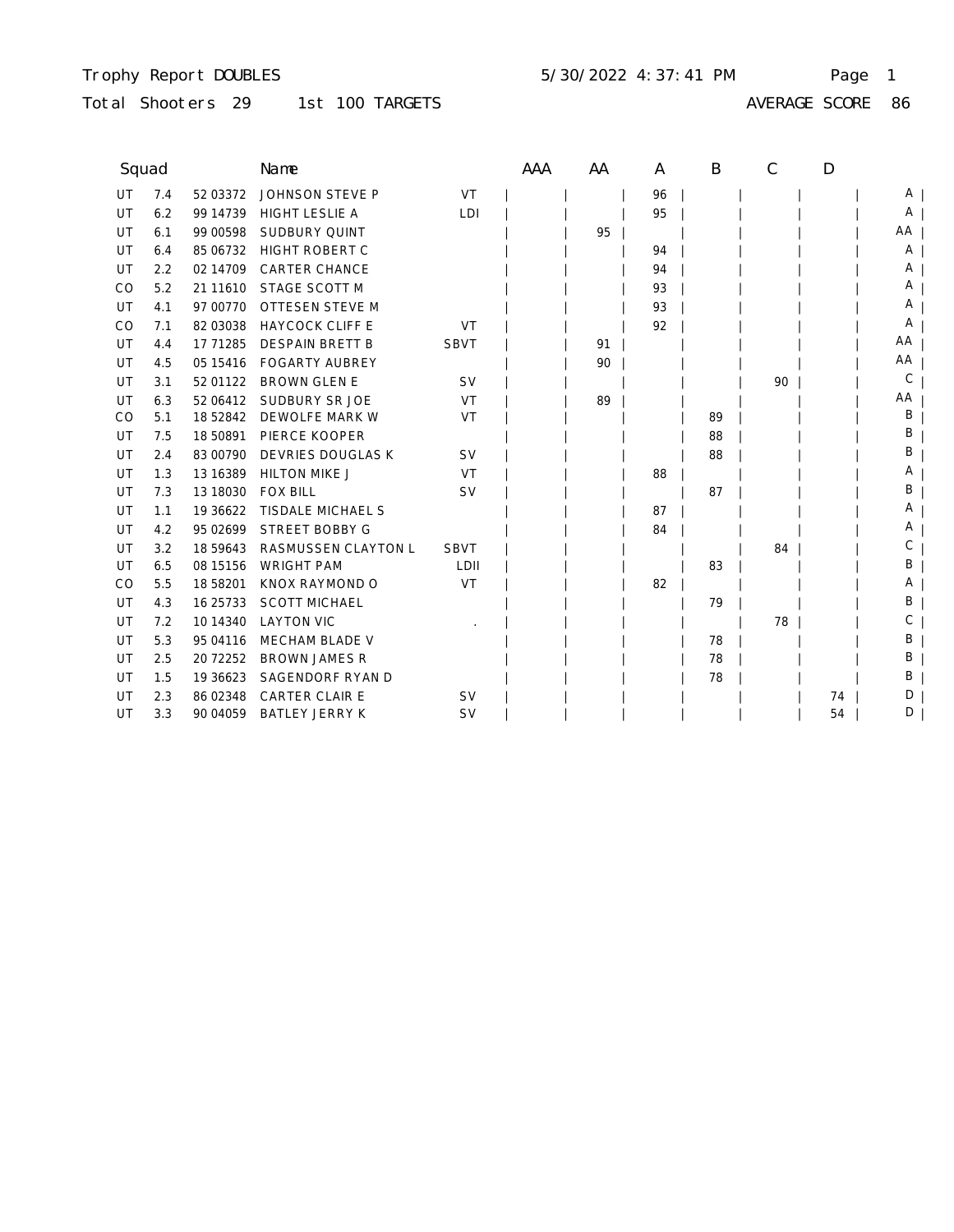### Trophy Report HANDICAP 5/30/2022 4:37:55 PM Page 1

| Total Shooters 28 |  |  | 1st 100 TARGETS |
|-------------------|--|--|-----------------|
|-------------------|--|--|-----------------|

|       |     |            |                          |             |  | 26. | 23.  | 19.  |                 |
|-------|-----|------------|--------------------------|-------------|--|-----|------|------|-----------------|
| Squad |     |            | Name                     |             |  | 27. | 25.5 | 22.5 |                 |
| CO    | 5.1 | 18 52842   | DEWOLFE MARK W           | VT          |  |     |      | 97   | $22 \mid$       |
| UT    | 2.2 | 02 14709   | <b>CARTER CHANCE</b>     |             |  | 95  |      |      | $27 \mid$       |
| UT    | 7.4 | 52 03372   | JOHNSON STEVE P          | VT          |  | 93  |      |      | 27              |
| UT    | 2.1 | 19 36 622  | <b>TISDALE MICHAEL S</b> |             |  |     | 93   |      | $25.5$          |
| UT    | 4.1 | 97 00770   | <b>OTTESEN STEVE M</b>   |             |  | 92  |      |      | 26.5            |
| UT    | 6.5 | 08 15156   | <b>WRIGHT PAM</b>        | LDII        |  | 90  |      |      | 26.5            |
| UT    | 6.2 | 99 14739   | <b>HIGHT LESLIE A</b>    | LDI         |  |     | 90   |      | 25              |
| CO    | 7.1 | 82 03038   | <b>HAYCOCK CLIFF E</b>   | VT          |  | 89  |      |      | 27              |
| UT    | 4.2 | 95 02699   | <b>STREET BOBBY G</b>    |             |  | 88  |      |      | 27              |
| CO    | 5.2 | 21 11 610  | STAGE SCOTT M            |             |  |     | 87   |      | 23              |
| UT    | 1.4 | 83 00790   | DEVRIES DOUGLAS K        | <b>SV</b>   |  |     |      | 87   | 22.5            |
| UT    | 7.3 | 13 18030   | <b>FOX BILL</b>          | <b>SV</b>   |  | 86  |      |      | 27              |
| UT    | 1.5 | 20 72252   | <b>BROWN JAMES R</b>     |             |  |     |      | 86   | 20              |
| UT    | 4.5 | 05 15416   | <b>FOGARTY AUBREY</b>    |             |  | 85  |      |      | 27 <sub>1</sub> |
| CO    | 2.3 | 18 58201   | KNOX RAYMOND O           | VT          |  | 85  |      |      | 26              |
| UT    | 7.2 | 03 12639   | HENRIE SCOTT A           | VT          |  | 84  |      |      | 27              |
| UT    | 6.4 | 85 06732   | HIGHT ROBERT C           |             |  |     | 84   |      | 25              |
| UT    | 2.4 | 13 16 389  | <b>HILTON MIKE J</b>     | VT          |  | 83  |      |      | $26 \mid$       |
| UT    | 1.3 | 86 02348   | <b>CARTER CLAIR E</b>    | <b>SV</b>   |  |     | 83   |      | 23.5            |
| UT    | 4.3 | 16 25 7 33 | <b>SCOTT MICHAEL</b>     |             |  | 82  |      |      | 26.5            |
| UT    | 6.1 | 99 00598   | SUDBURY QUINT            |             |  | 81  |      |      | 27              |
| UT    | 3.2 | 18 59 643  | RASMUSSEN CLAYTON L      | <b>SBVT</b> |  |     |      | 81   | 19 <sub>1</sub> |
| UT    | 2.5 | 19 36623   | SAGENDORF RYAN D         |             |  |     | 80   |      | 25              |
| UT    | 7.5 | 18 50891   | PIERCE KOOPER            |             |  |     | 79   |      | 25              |
| UT    | 6.3 | 52 06412   | SUDBURY SR JOE           | VT          |  | 79  |      |      | 26              |
| UT    | 4.4 | 17 71285   | <b>DESPAIN BRETT B</b>   | <b>SBVT</b> |  | 79  |      |      | 27              |
| UT    | 3.3 | 21 13898   | PIERCE CINDY L           | LDI         |  |     |      | 71   | 19 <sub>1</sub> |
| UT    | 5.3 | 95 04116   | MECHAM BLADE V           |             |  |     |      | 70   | 22              |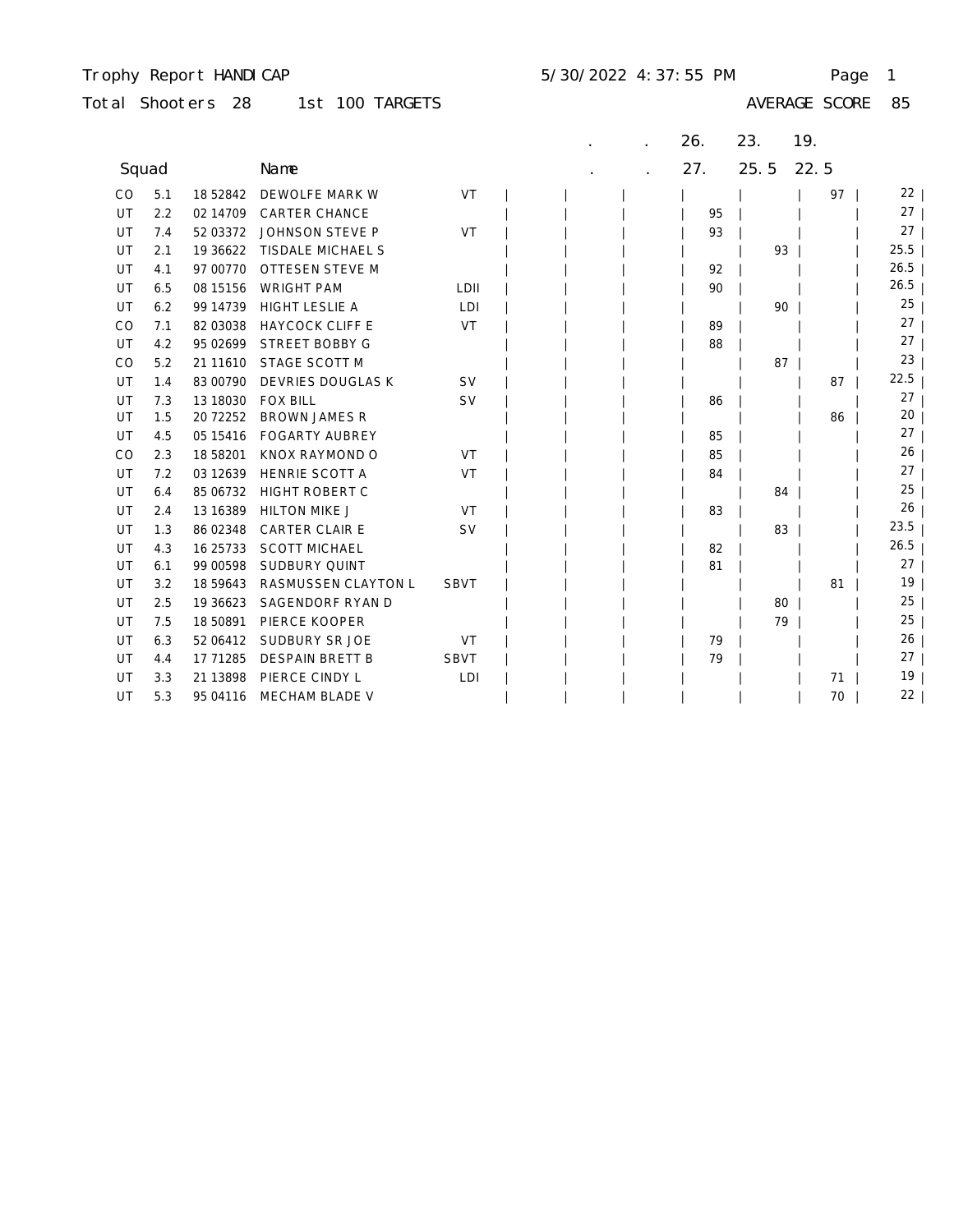### Trophy Report SINGLES Page 1 5/30/2022 4:38:06 PM

# Total Shooters 29 1st 100 TARGETS

| Squad |     |            | Name                     |             | AAA | AA  | A  | B  | C  | D  |    |
|-------|-----|------------|--------------------------|-------------|-----|-----|----|----|----|----|----|
| UT    | 7.4 | 52 03372   | JOHNSON STEVE P          | VT          |     | 100 |    |    |    |    | AA |
| UT    | 6.3 | 52 06412   | SUDBURY SR JOE           | VT          |     | 100 |    |    |    |    | AA |
| UT    | 6.1 | 99 00598   | <b>SUDBURY QUINT</b>     |             |     | 100 |    |    |    |    | AA |
| UT    | 6.2 | 99 14739   | <b>HIGHT LESLIE A</b>    | LDI         |     |     | 99 |    |    |    | A  |
| UT    | 4.4 | 17 71285   | <b>DESPAIN BRETT B</b>   | <b>SBVT</b> |     | 99  |    |    |    |    | AA |
| UT    | 4.3 | 16 25 7 33 | <b>SCOTT MICHAEL</b>     |             |     |     | 99 |    |    |    | Α  |
| UT    | 1.3 | 13 16 389  | <b>HILTON MIKE J</b>     | VT          |     |     |    | 99 |    |    | Β  |
| UT    | 7.3 | 13 18030   | <b>FOX BILL</b>          | <b>SV</b>   |     |     |    | 98 |    |    | B  |
| UT    | 6.4 | 85 06732   | <b>HIGHT ROBERT C</b>    |             |     |     |    | 98 |    |    | B  |
| UT    | 4.2 | 95 02699   | <b>STREET BOBBY G</b>    |             |     | 98  |    |    |    |    | AA |
| UT    | 2.2 | 02 14709   | <b>CARTER CHANCE</b>     |             |     |     | 98 |    |    |    | Α  |
| CO    | 5.1 | 18 52842   | DEWOLFE MARK W           | VT          |     |     |    | 97 |    |    | B  |
| UT    | 7.2 | 03 12639   | <b>HENRIE SCOTT A</b>    | VT          |     |     |    | 96 |    |    | B  |
| UT    | 4.5 | 05 15416   | <b>FOGARTY AUBREY</b>    |             |     | 96  |    |    |    |    | AA |
| UT    | 4.1 | 97 00770   | OTTESEN STEVE M          |             |     | 96  |    |    |    |    | AA |
| CO    | 5.5 | 21 11 610  | STAGE SCOTT M            |             |     |     |    | 95 |    |    | B  |
| CO    | 5.2 | 18 58201   | KNOX RAYMOND O           | VT          |     | 95  |    |    |    |    | AA |
| UT    | 3.1 | 52 01122   | <b>BROWN GLEN E</b>      | <b>SV</b>   |     |     | 95 |    |    |    | Α  |
| UT    | 6.5 | 08 15 15 6 | <b>WRIGHT PAM</b>        | LDII        |     |     | 94 |    |    |    | A  |
| UT    | 2.4 | 83 00790   | <b>DEVRIES DOUGLAS K</b> | <b>SV</b>   |     |     | 93 |    |    |    | Α  |
| UT    | 2.5 | 20 72252   | <b>BROWN JAMES R</b>     |             |     |     |    | 92 |    |    | B  |
| UT    | 1.1 | 19 36 622  | <b>TISDALE MICHAEL S</b> |             |     |     |    |    | 92 |    | С  |
| UT    | 2.3 | 86 02348   | <b>CARTER CLAIR E</b>    | <b>SV</b>   |     |     |    |    |    | 91 | D  |
| UT    | 5.3 | 95 04116   | <b>MECHAM BLADE V</b>    |             |     |     |    | 90 |    |    | Β  |
| UT    | 1.5 | 19 36 623  | SAGENDORF RYAN D         |             |     |     |    | 90 |    |    | Β  |
| UT    | 7.5 | 18 50891   | PIERCE KOOPER            |             |     |     |    | 89 |    |    | B  |
| UT    | 3.3 | 21 13898   | PIERCE CINDY L           | LDI         |     |     |    |    |    | 81 | D  |
| UT    | 3.2 | 18 59 643  | RASMUSSEN CLAYTON L      | <b>SBVT</b> |     |     |    |    |    | 80 | D  |
| UT    | 3.4 | 90 04 059  | <b>BATLEY JERRY K</b>    | <b>SV</b>   |     |     |    |    |    | 75 | D  |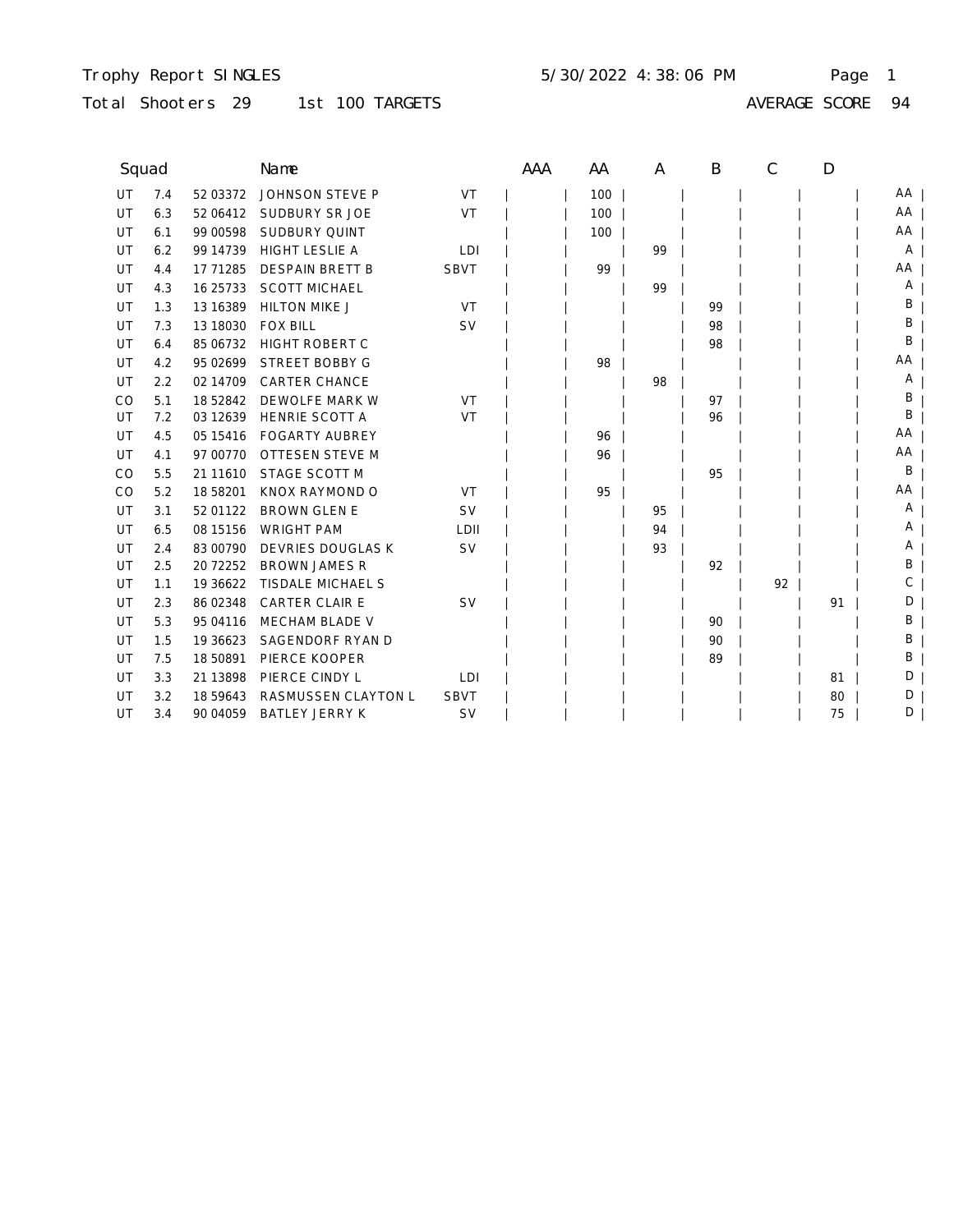## Trophy Report DOUBLES Page 1 5/30/2022 4:38:16 PM

# Total Shooters 35 1st 100 TARGETS

AVERAGE SCORE 85

| Squad     |     |            | Name                    |             | AAA | AA | A  | B  | C  | D  |          |
|-----------|-----|------------|-------------------------|-------------|-----|----|----|----|----|----|----------|
| <b>UT</b> | 6.5 | 08 15 15 6 | <b>WRIGHT PAM</b>       | LDII        |     |    |    | 97 |    |    | ΒI       |
| UT        | 2.2 | 02 14709   | <b>CARTER CHANCE</b>    |             |     |    | 96 |    |    |    | $A \mid$ |
| UT        | 1.5 | 14 16777   | <b>FOSTER ZACHARY N</b> | <b>JRG</b>  |     |    | 96 |    |    |    | A        |
| UT        | 1.1 | 01 15725   | PENNEY JACE R           |             |     |    |    | 96 |    |    | В        |
| UT        | 6.1 | 99 00598   | SUDBURY QUINT           |             |     | 95 |    |    |    |    | AA       |
| CO        | 5.2 | 21 11 610  | STAGE SCOTT M           |             |     |    | 93 |    |    |    | Α        |
| CO        | 3.4 | 82 03038   | <b>HAYCOCK CLIFF E</b>  | VT          |     |    | 93 |    |    |    | Α        |
| UT        | 6.4 | 85 06732   | <b>HIGHT ROBERT C</b>   |             |     |    | 92 |    |    |    | Α        |
| UT        | 4.1 | 97 00770   | OTTESEN STEVE M         |             |     |    | 92 |    |    |    | A        |
| UT        | 2.3 | 86 02348   | <b>CARTER CLAIR E</b>   | <b>SV</b>   |     |    |    |    | 92 |    | С        |
| UT        | 7.4 | 19 36 622  | TISDALE MICHAEL S       |             |     |    | 91 |    |    |    | Α        |
| UT        | 6.2 | 99 14739   | <b>HIGHT LESLIE A</b>   | LDI         |     |    | 91 |    |    |    | Α        |
| UT        | 2.1 | 27 08 169  | <b>GREEN ROBERT P</b>   | <b>SV</b>   |     | 91 |    |    |    |    | AA       |
| UT        | 3.5 | 06 10516   | SYME SCOTT E            | <b>SBVT</b> |     |    | 90 |    |    |    | A        |
| UT        | 7.5 | 18 50891   | PIERCE KOOPER           |             |     |    |    | 89 |    |    | В        |
| UT        | 5.4 | 10 14 34 0 | <b>LAYTON VIC</b>       |             |     |    |    |    | 89 |    | С        |
| UT        | 4.2 | 05 15416   | <b>FOGARTY AUBREY</b>   |             |     | 89 |    |    |    |    | AA       |
| UT        | 4.4 | 17 71285   | <b>DESPAIN BRETT B</b>  | <b>SBVT</b> |     | 88 |    |    |    |    | AA       |
| UT        | 6.3 | 52 06412   | SUDBURY SR JOE          | VT          |     | 87 |    |    |    |    | AΑ       |
| CO        | 5.5 | 18 58201   | KNOX RAYMOND O          | <b>VT</b>   |     |    | 86 |    |    |    | Α        |
| UT        | 4.5 | 13 16 389  | <b>HILTON MIKE J</b>    | VT          |     |    | 85 |    |    |    | A        |
| UT        | 2.5 | 20 72252   | <b>BROWN JAMES R</b>    |             |     |    |    | 85 |    |    | В        |
| CO        | 5.1 | 18 52842   | DEWOLFE MARK W          | VT          |     |    | 84 |    |    |    | Α        |
| UT        | 7.3 | 99 10759   | OAKEY AMBER C           |             |     |    |    |    | 81 |    | С        |
| UT        | 7.1 | 52 01122   | <b>BROWN GLEN E</b>     | SV          |     |    |    | 81 |    |    | Β        |
| UT        | 4.3 | 16 25 7 33 | <b>SCOTT MICHAEL</b>    |             |     |    |    | 81 |    |    | Β        |
| UT        | 5.3 | 95 04116   | MECHAM BLADE V          |             |     |    |    | 79 |    |    | Β        |
| UT        | 2.4 | 19 38 996  | <b>JOHNSON SHANE</b>    |             |     |    |    | 78 |    |    | В        |
| UT        | 1.3 | 01 11 657  | PENNEY LEAVITT D        |             |     |    |    | 76 |    |    | В        |
| UT        | 3.2 | 18 59643   | RASMUSSEN CLAYTON L     | <b>SBVT</b> |     |    |    |    | 74 |    | С        |
| UT        | 3.1 | 06 14908   | NIELSEN BYRON           | SV          |     |    |    |    | 74 |    | С        |
| UT        | 1.4 | 20 71652   | <b>ELLIOTT JAY</b>      |             |     |    |    |    |    | 74 | D        |
| UT        | 1.2 | 20 73853   | PENNEY DRAYE O          | LDI         |     |    |    |    |    | 73 | D        |
| UT        | 3.3 | 21 13898   | PIERCE CINDY L          | LDI         |     |    |    | 64 |    |    | Β        |
| UT        | 7.2 | 90 04 059  | <b>BATLEY JERRY K</b>   | SV          |     |    |    |    |    | 53 | D        |